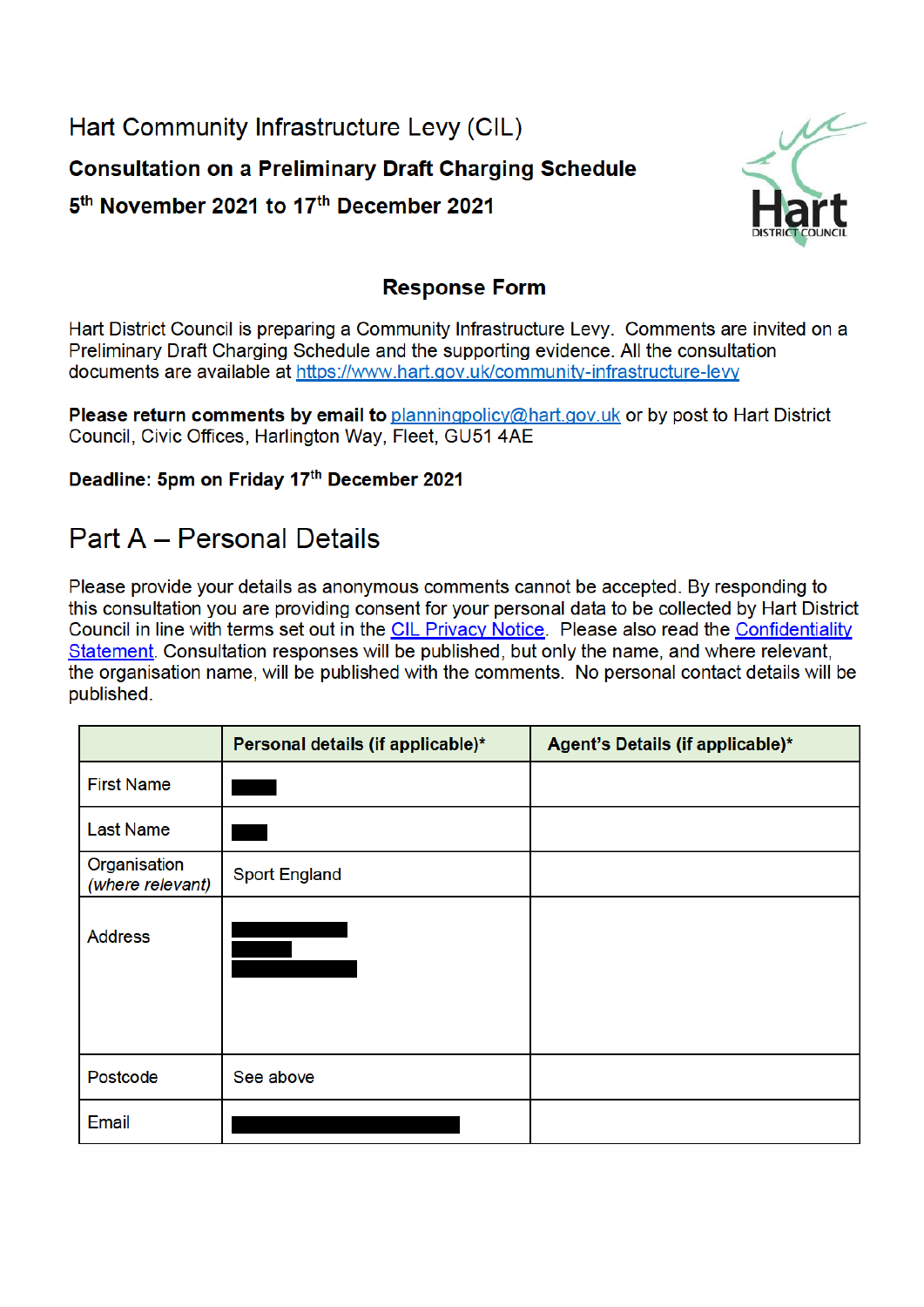\*If an agent is appointed, please complete only the Name and Organisation boxes to the personal details but complete the full contact details of the agent. All correspondence will be sent to the agent.